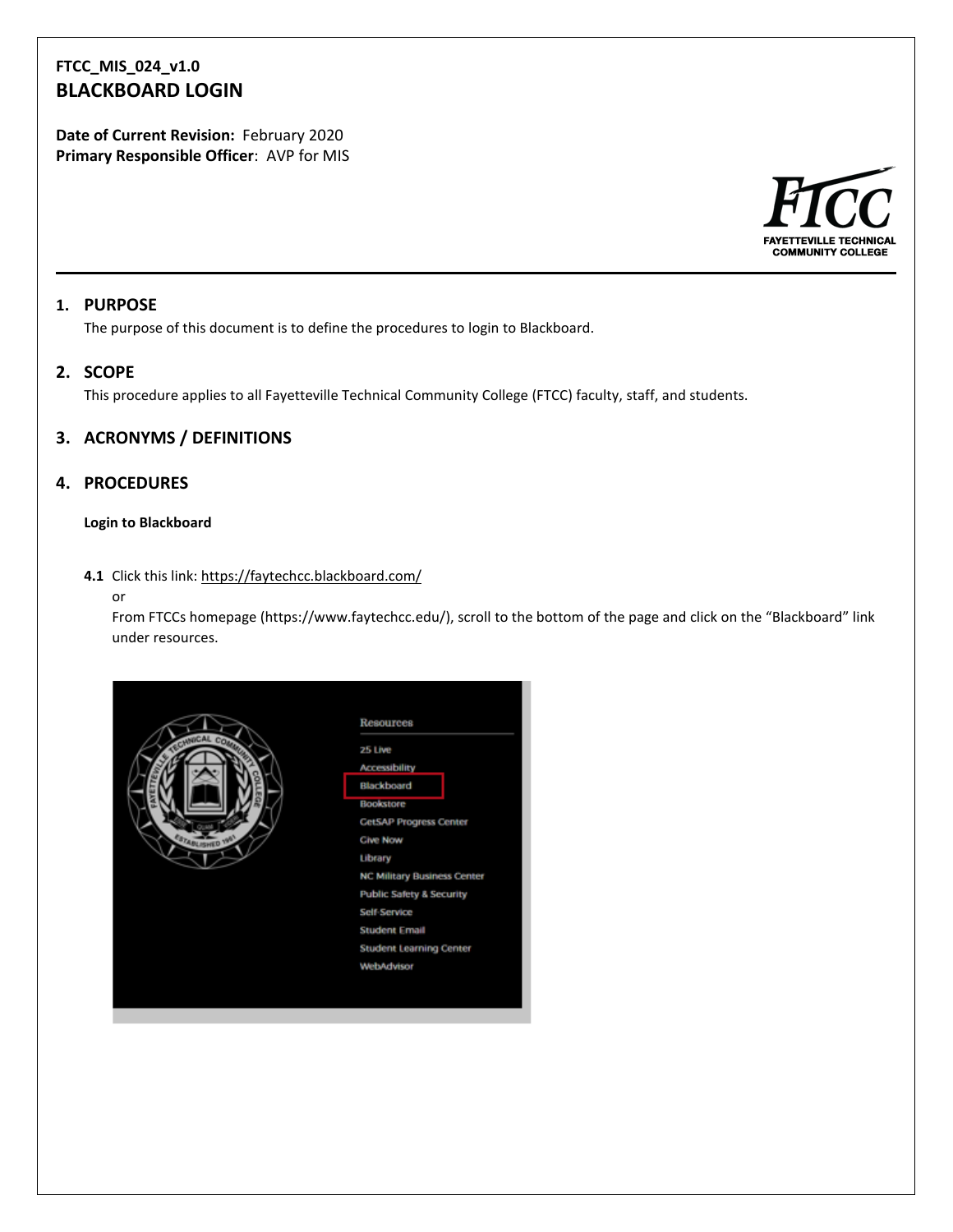# **FTCC\_MIS\_024\_v1.0 BLACKBOARD LOGIN**

**Date of Current Revision:** February 2020 **Primary Responsible Officer**: AVP for MIS



|                 |                         | <b>Blackboard</b>            |  |
|-----------------|-------------------------|------------------------------|--|
|                 |                         | earn                         |  |
| <b>USERNAME</b> |                         |                              |  |
| PASSWORD        |                         |                              |  |
| Login           |                         | <b>Forgot Your Password?</b> |  |
|                 | <b>Preview as Guest</b> | Privacy and Terms of Use     |  |

**4.2** Enter in your username in the first box labeled "**USERNAME**". Username format is the first seven letters of your last name then the first initial of your first name followed by the last four digits of your school ID number. Example: John Smith 1234 would be smithj1234.

| <b>USERNAME</b> | × |
|-----------------|---|
|                 |   |
|                 |   |
|                 |   |
|                 |   |

- **4.3** Enter in your password in the second box labeled "**PASSWORD**".
	- Your Blackboard password is the same password you use to login to WebAdvisor, the campus Wi-Fi and campus computers.
	- After entering in your username and password, click the "**Login**" button.

| PASSWORD                      | .                       | * * * * * * * * * * * * * *       |
|-------------------------------|-------------------------|-----------------------------------|
| * * * * * * * * * * * * * * * | the six one are the six | de concerto de de la cal-         |
|                               |                         | <b>Forgot Your Password?</b>      |
| Login                         | the sheet the<br>×      | ------------<br>***************** |

# **5. EXCLUSIONS / EXCEPTIONS**

No approved exceptions exist at this time.

**6. RELATED COLLEGE DOCUMENTS, FORMS, AND TOOLS**